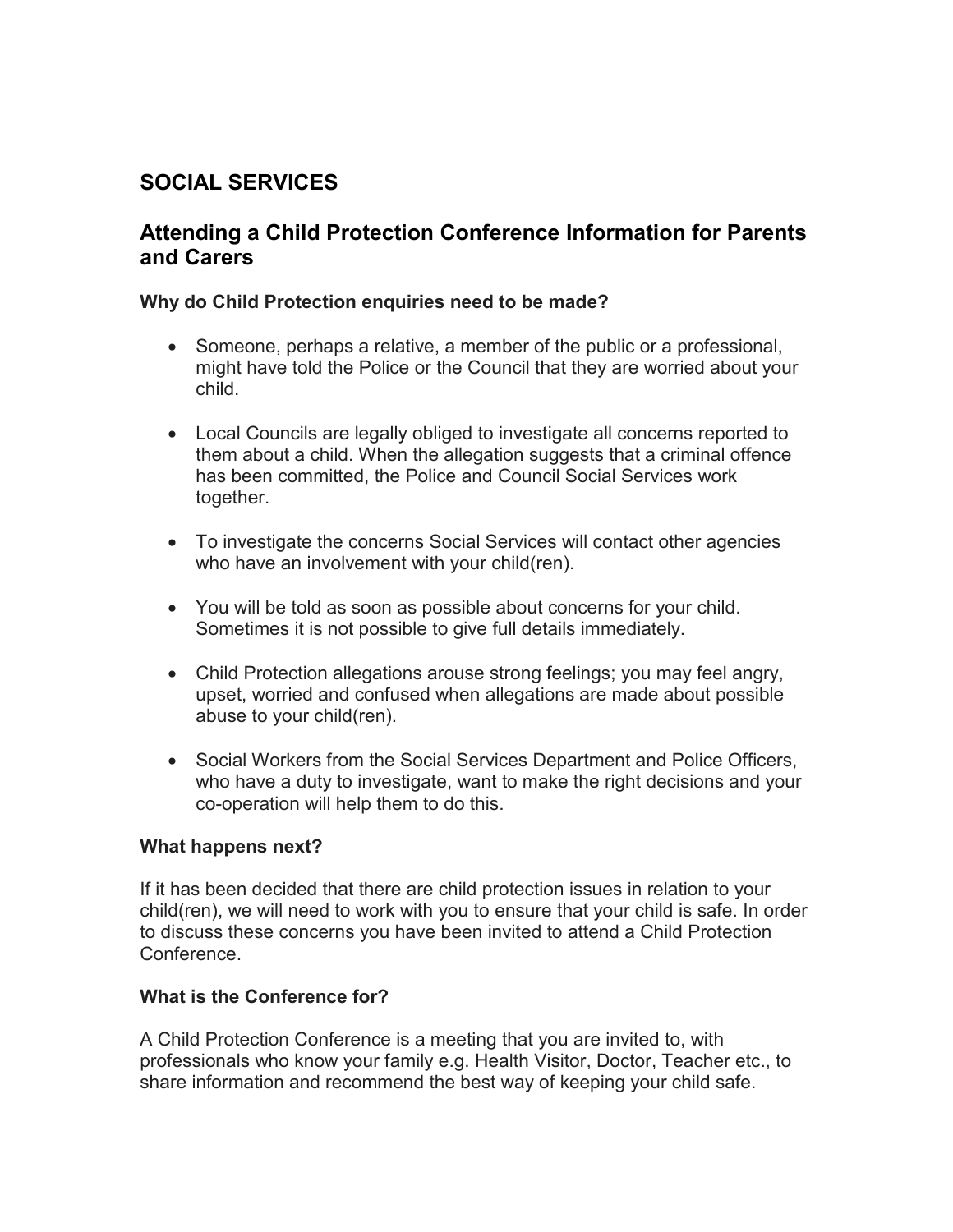## **What will be discussed?**

- What has happened and what has gone wrong.
- Information will be shared about any problems your family may be having, as well as the positive things you do.

### **What can be decided?**

Whether your child(ren) need help and protection and whether or not their name should be included on the Child Protection Register.

A child's name can be included on the Child Protection Register under one or more of the following categories:

- **Physical Abuse** this is when a child has been hurt in some way e.g. they have suffered an injury or there is a danger of this.
- **Sexual Abuse** this is where a child has been involved in sexual activity or has been encouraged to engage in inappropriate sexual behaviour e.g. watching pornography.
- **Emotional Abuse** this is where a child has been subjected to persistent emotional ill-treatment.
- **Neglect** this is where there is a persistent failure to meet a child's basic physical and/or psychological needs.

The Conference will also recommend the best way of helping to keep your child(ren) safe from harm in the future and the type of support and help that can be offered to your family.

# **What can I expect?**

- The meeting is chaired by an Independent Person who will make sure the meeting runs smoothly. You will be given the opportunity to meet the Chair 20 minutes before the Conference and share any concerns you may have.
- During the meeting everyone will be given the opportunity to share the information they have about your family and you will be given the opportunity to explain your point of view and comment on the information given by others.

# **Can the Conference decide to remove a child from home?**

NO - If everyone is very worried about the safety of a child(ren) the meeting can recommend that the social worker looks at what is best for the child(ren), which could include removal. The Conference itself can't make that decision. A child can only be removed from their parents' care with their parent's permission or with an Order from the Court.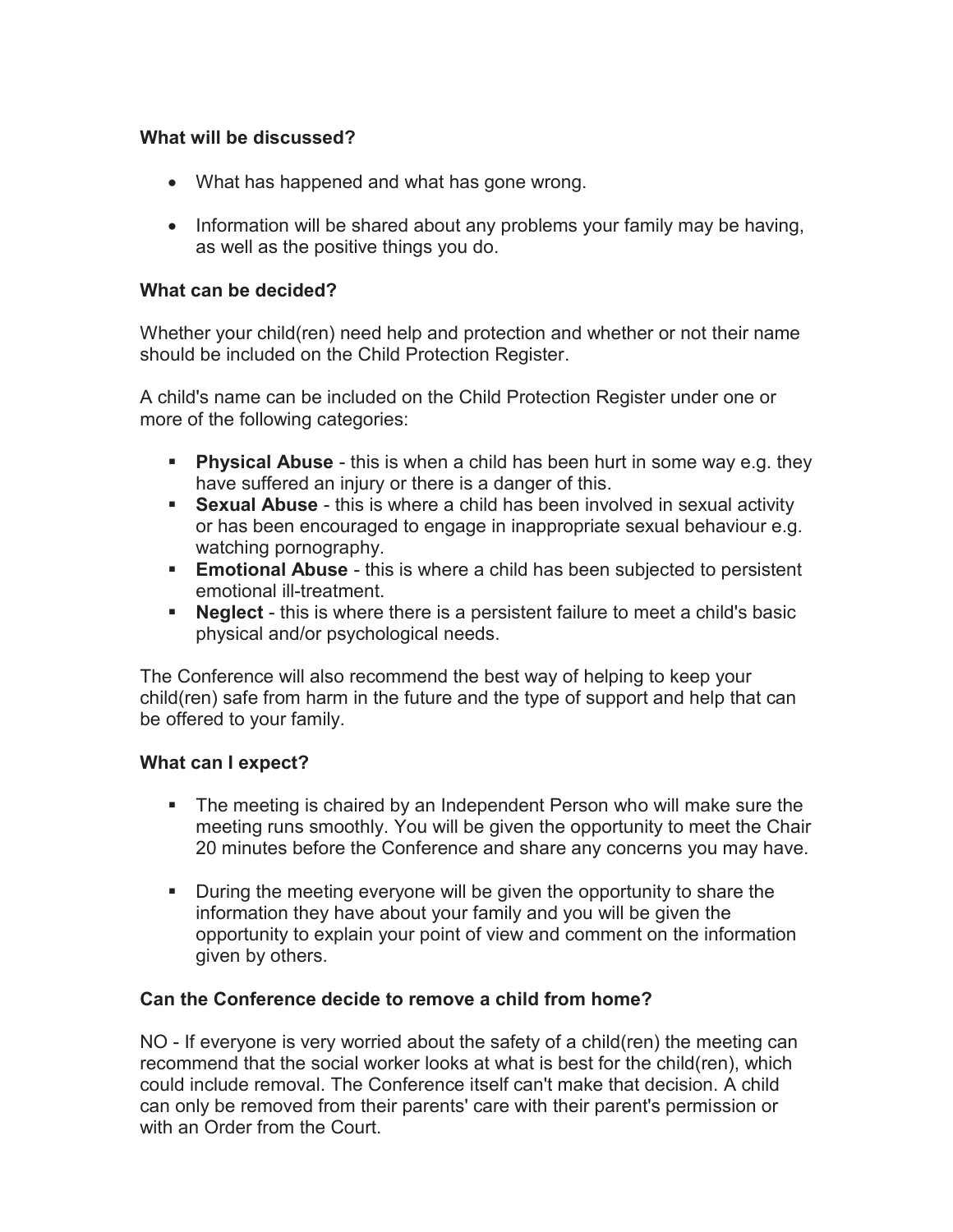# **What decisions can a Child Protection Conference make?**

The only decision the Conference can make is whether or not to place your child(ren)'s name on the Child Protection Register.

#### **What is the Child Protection Register?**

It is a confidential list of children living in the Vale of Glamorgan, for whom a decision has been made that they have:

- **Either**, already been harmed in some way.
- **Or, there is serious concern that they are at risk of being harmed.**
- **And**, that a formal plan agreed with the child and family is necessary to remove or reduce the risks to the child(ren). This is called a Child Protection Plan.

#### **What can I do if I am unhappy with the Conference decision?**

There is a procedure for dealing with complaints about the Child Protection Conference.

#### **Who has the right to complain?**

- Any parent, carer or person with parental responsibility.
- Any child considered to be of sufficient age and understanding who has attended a child protection conference.
- A person acting on behalf of either a parent or a child provided this is with their full knowledge and understanding.

#### **What can I complain about?**

- The process of the Conference
- The outcome in terms of the fact of and/or the category of initial or continuing registration.
- A decision to register or to de-register

#### **The procedure does not cover:**

 Complaints or representations relating to services that are delivered by individual agencies as a result of Conference recommendations.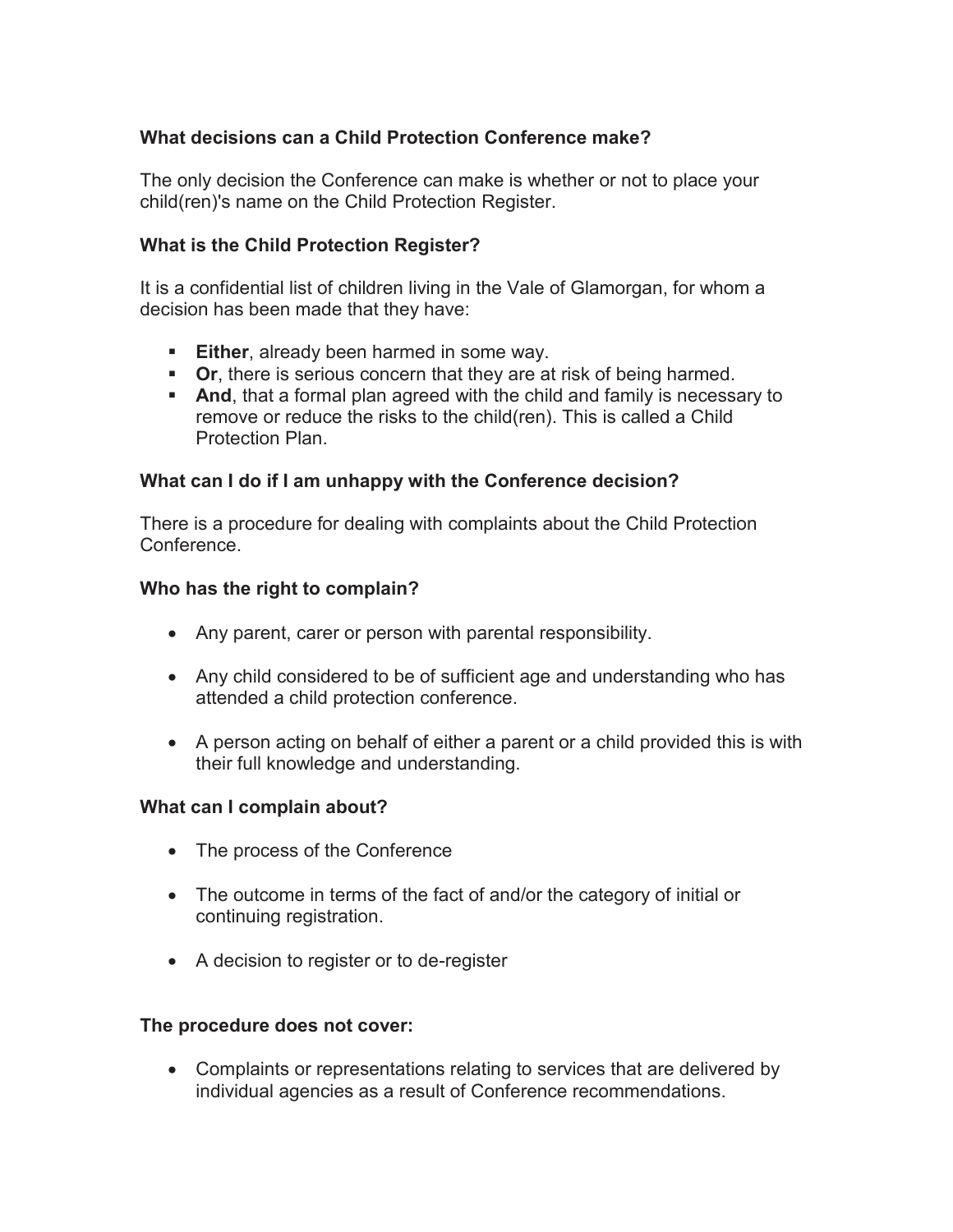Complaints about an individual professional attending a Conference should be dealt with using the internal complaint procedure of that particular agency.

The Child Protection Conference Chairperson will deal with complaints in relation to the contents of the minutes.

### **How do I complain?**

Parents/carers and/or children (or their representative) can make a complaint regarding the Conference process either verbally or in writing. If you wish to make a verbal complaint please contact the Chair of the Conference on 01446 704697 If you wish to make a written complaint you can use the attached form.

It is helpful if any complaint is made as soon as possible following the conference.

Your child may wish to use the local independent advocacy service who may act on their behalf. Details are available on request.

#### **Thank You.**

#### **Child Protection Conference Complaints Form Please Print**

| Name                                  |  |
|---------------------------------------|--|
| Address and Telephone Number          |  |
|                                       |  |
| Date of Conference                    |  |
| Name of Child                         |  |
| <b>Brief description of Complaint</b> |  |
| Signed                                |  |
| Date                                  |  |

**Please send this form to:**  The Independent Chair **Protection and Policy Team Vale of Glamorgan Council Docks Office Barry CF63 4RT**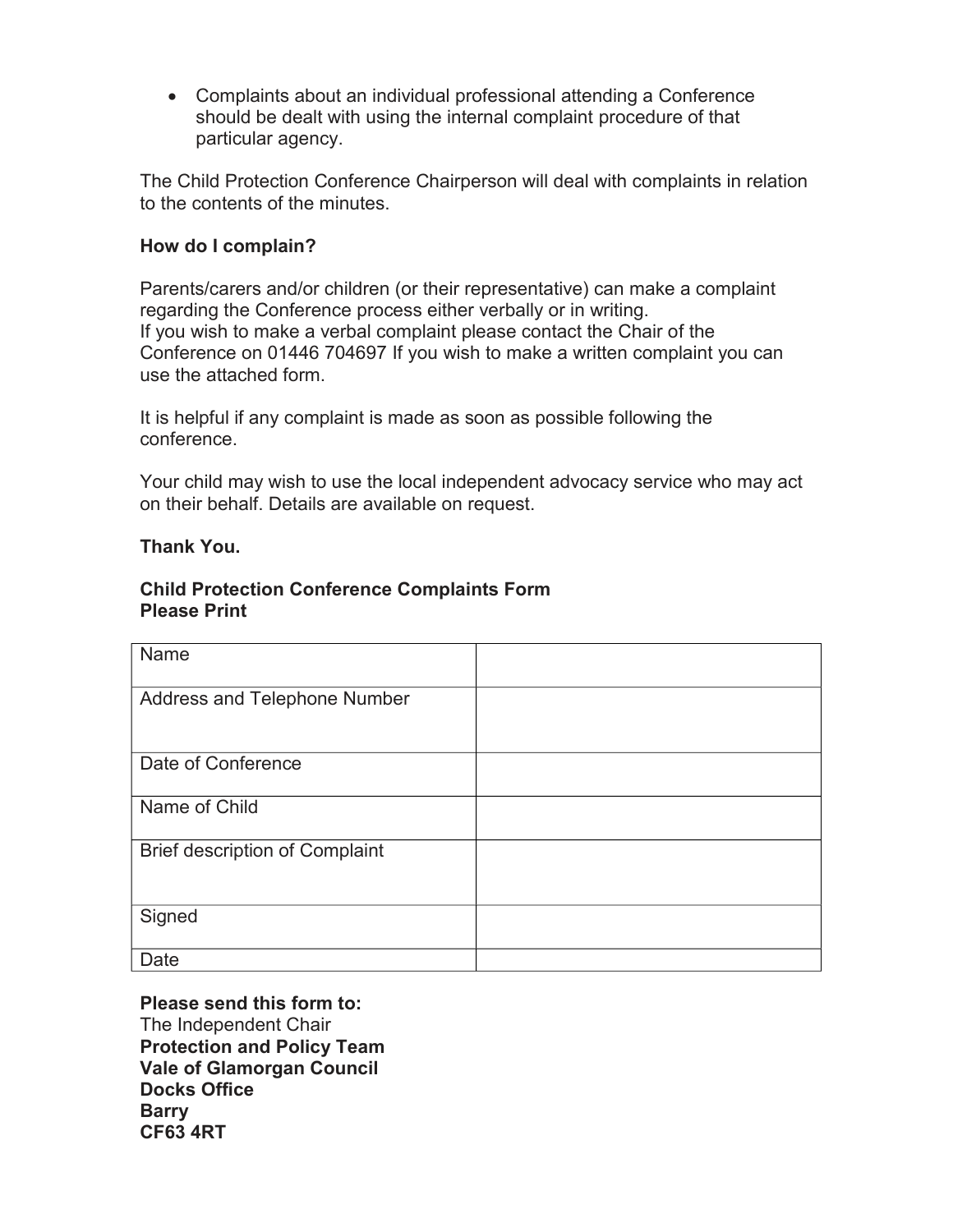#### **Name, address and telephone number:**

Protection and Policy Team Social Services Directorate Vale of Glamorgan Council Dock Office Subway Road Barry CF63 4RT Tel: 01446 704697

The information may also be provided, by request, in other languages and in other formats (e.g. CD). Please contact the Centre above to make arrangements. **SS/23/OCT14**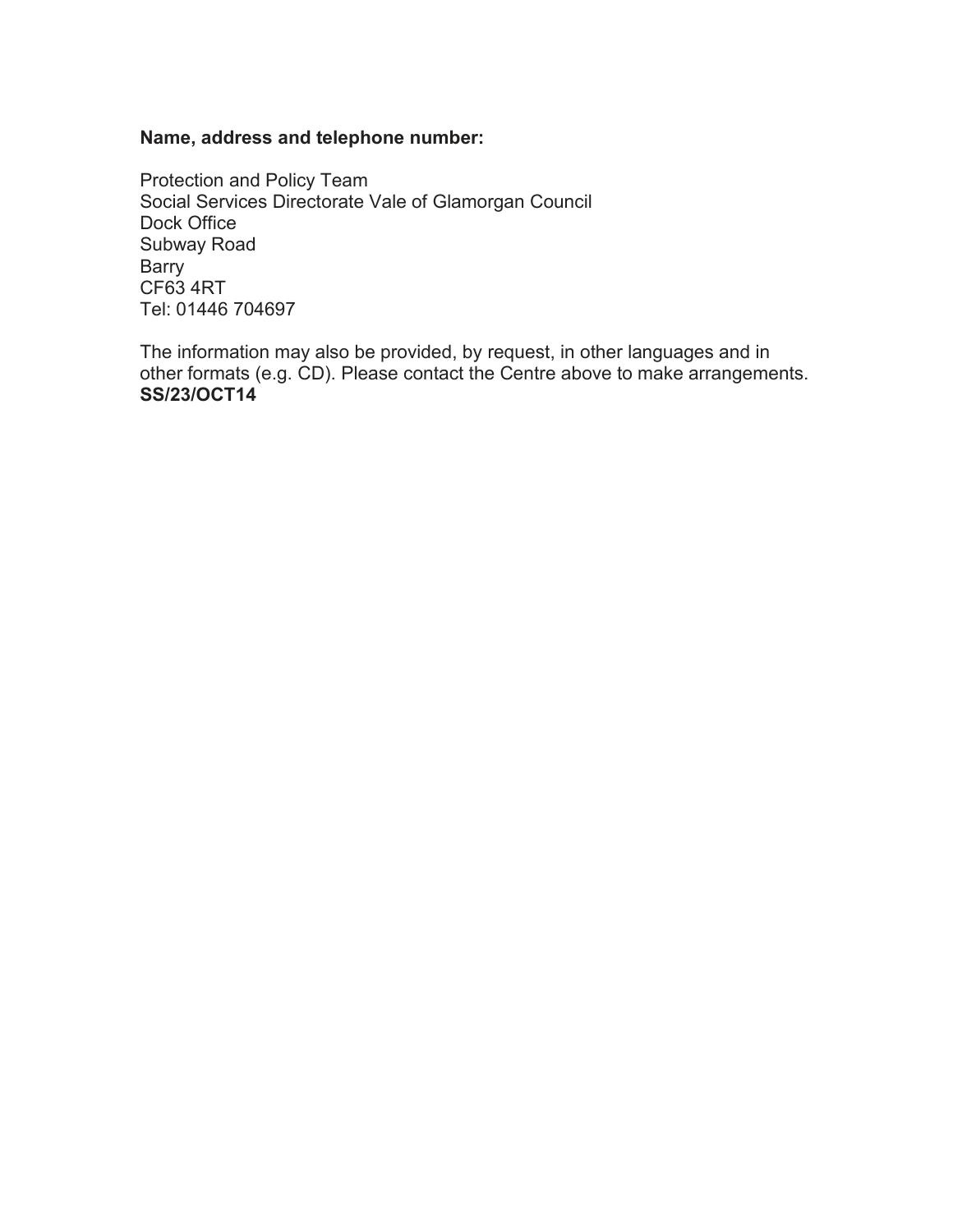# **GWASANAETHAU CYMDEITHASOL**

# **Mynychu Cynhadledd Amddiffyn Plant Gwybodaeth ar gyfer Rhieni a Gofalwyr**

### **Pam bydd gweithwyr Amddiffyn Plant yn gwneud ymholiadau?**

- Efallai fod perthynas, aelod o'r cyhoedd neu weithiwr proffesiynol yn pryderu am eich plentyn ac wedi dweud wrth yr Heddlu neu'r Cyngor.
- Dan y gyfraith, mae'n rhaid i Gynghorau Lleol wneud ymholiadau os oes ganddynt le i gredu bod plentyn mewn perygl. Os ydynt yn amau bod trosedd wedi'i gyflawni, bydd Gwasanaethau Cymdeithasol y Cyngor a'r Heddlu'n cydweithio.
- Er mwyn ymchwilio i'r honiadau, bydd y Gwasanaethau Cymdeithasol yn cysylltu ag asiantaethau eraill a fu'n ymwneud â'ch plentyn.
- Cewch wybod yr honiadau hyn cyn gynted ag sy'n bosibl. Weithiau ni fydd yn bosibl rhoi'r holl fanylion ar unwaith.
- Bydd pobl yn ymateb yn gryf i honiadau o'r math hwn; mae'n bosibl y byddwch yn digio, yn cynhyrfu, yn drysu ac yn gofidio wrth glywed honiadau bod eich plentyn wedi cael ei gam-drin/cham-drin.
- Mae dyletswydd ar Weithwyr Cymdeithasol yr Adran Gwasanaethau Cymdeithasol a Swyddogion yr Heddlu i ymch wilio i'r mater a dod i'r penderfyniadau iawn. Gellwch eu helpu i wneud hynny drwy fod yn barod i gydweithio.

#### **Beth sy'n digwydd nesaf?**

Os yw'r swyddogion yn penderfynu bod sail i'r honiadau, bydd y rhaid i ni gydweithio â chi er mwyn diogelu eich plentyn. Cewch eich gwahodd i Gynhadledd Amddiffyn Plant er mwyn trafod yr honiadau.

#### **Beth yw pwrpas y Gynhadledd?**

Cyfarfod rhyngoch chi a'r gweithwyr proffesiynol sy'n adnabod eich teulu - e.e. Ymwelydd Iechyd, Meddyg, Athro ac ati - yw Cynhadledd Amddiffyn Plant. Ei phwrpas yw rhannu gwybodaeth a chynnig sut orau i gadw eich plentyn yn ddiogel.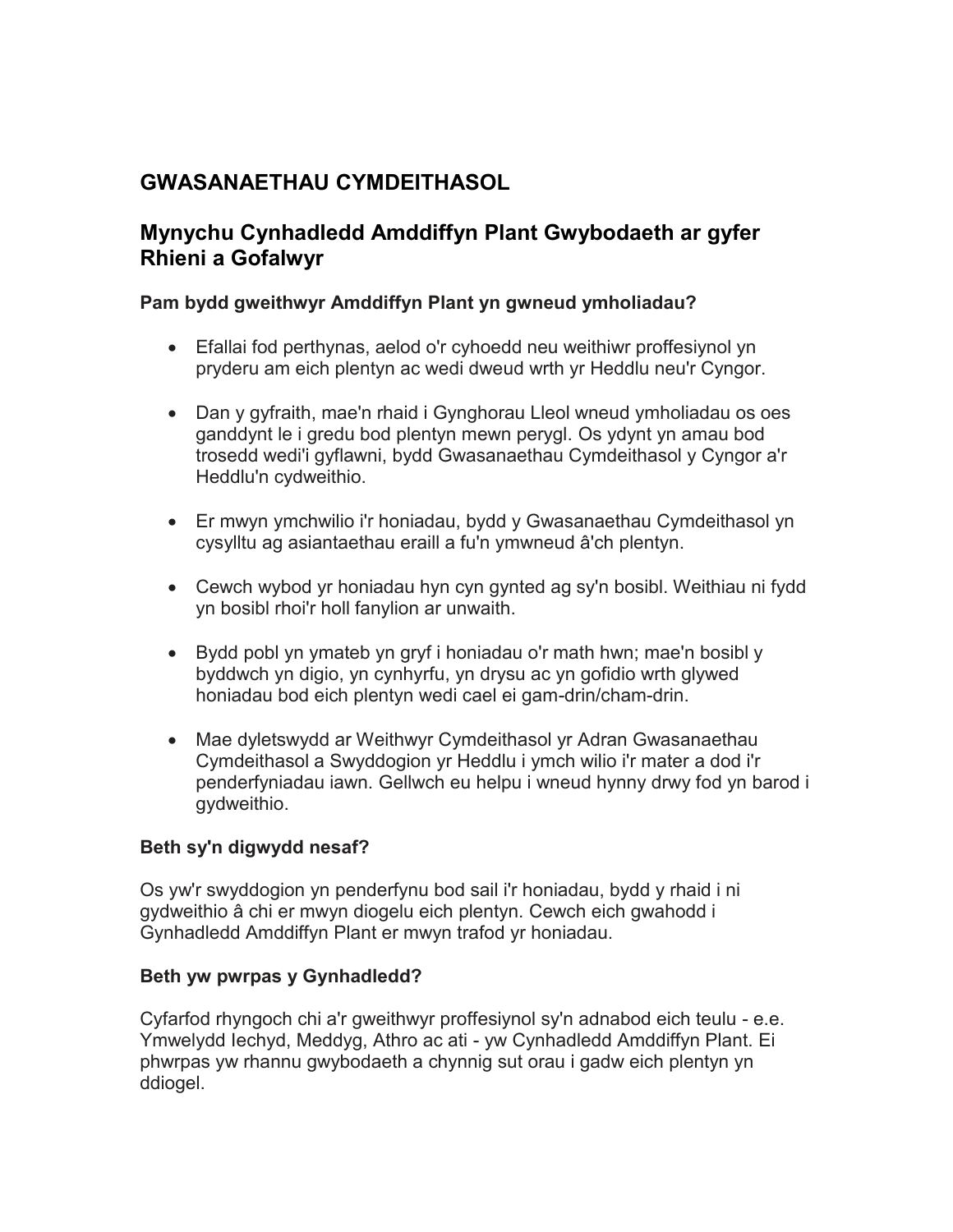# **Beth fydd yn cael ei drafod?**

- Byddwn yn trafod yr hyn sydd wedi digwydd a'r hyn a aeth o'i le.
- Byddwn yn rhannu gwybodaeth am y problemau yn eich teu lu'n ogystal â'r cryfderau.

# **Beth allwn ni benderfynu?**

Gallwn wneud penderfyniad i helpu ac amddiffyn plentyn a'i roi/rhoi ar y Gofrestr Amddiffyn Plant.

Gallwn roi enw plentyn ar y Gofrestr o dan un neu ragor o gategorïau sef:

- **Cam-drin Corfforol** os yw'r plentyn wedi cael dolur neu anaf neu os oes perygl o hynny.
- **Cam-drin Rhywiol** os yw'r plentyn wedi cael profiad o ryw neu os cafodd ei (h)annog i ymddwyn mewn ffordd rywiol anaddas drwy wylio pornograffi er enghraifft.
- **Cam-drin Emosiynol** os yw teimladau'r plentyn yn cael eu drysu dro ar ôl tro.
- **Esgeuluso** os yw anghenion corfforol a/neu seicolegol y plentyn yn cael eu hanwybyddu'n gyson.

Bydd y Gynhadledd hefyd yn awgrymu sut i gadw eich plant rhag niwed yn y dyfodol ac yn sôn am y math o gefnogaeth a chymorth sydd ar gael i'ch teulu.

# **Beth allwn ei ddisgwyl?**

- Person annibynnol fydd yn cadeirio'r cyfarfod ac yn sicrhau bod popeth yn mynd yn ei flaen yn iawn. Cewch gyfle i gwrdd â'r Cadeirydd 20 munud cyn y Gynhadledd er mwyn sôn am eich pryderon.
- Yn ystod y cyfarfod, bydd pawb yn cael rhannu gwybodaeth am eich teulu, a chewch gyfle i esbonio eich safbwynt a gwneud sylwadau ar yr hyn sy'n cael ei ddweud.

# **A gaiff y Gynhadledd benderfynu symud fy mhlentyn?**

NA CHAIFF - Os bydd pawb o'r farn bod y plentyn mewn perygl, gall y cyfarfod argymell bod y gweithiwr cymdeithasol yn penderfynu sut orau i weithredu. Hyd yn oed os ymddengys wedyn mai symud y plentyn fyddai orau, nid oes hawl i'r gynhadledd wneud y penderfyniad hwnnw. Mae'n rhaid cael caniatâd y rhieni neu orchymyn llys cyn symud plentyn o ofal ei rieni/rhieni.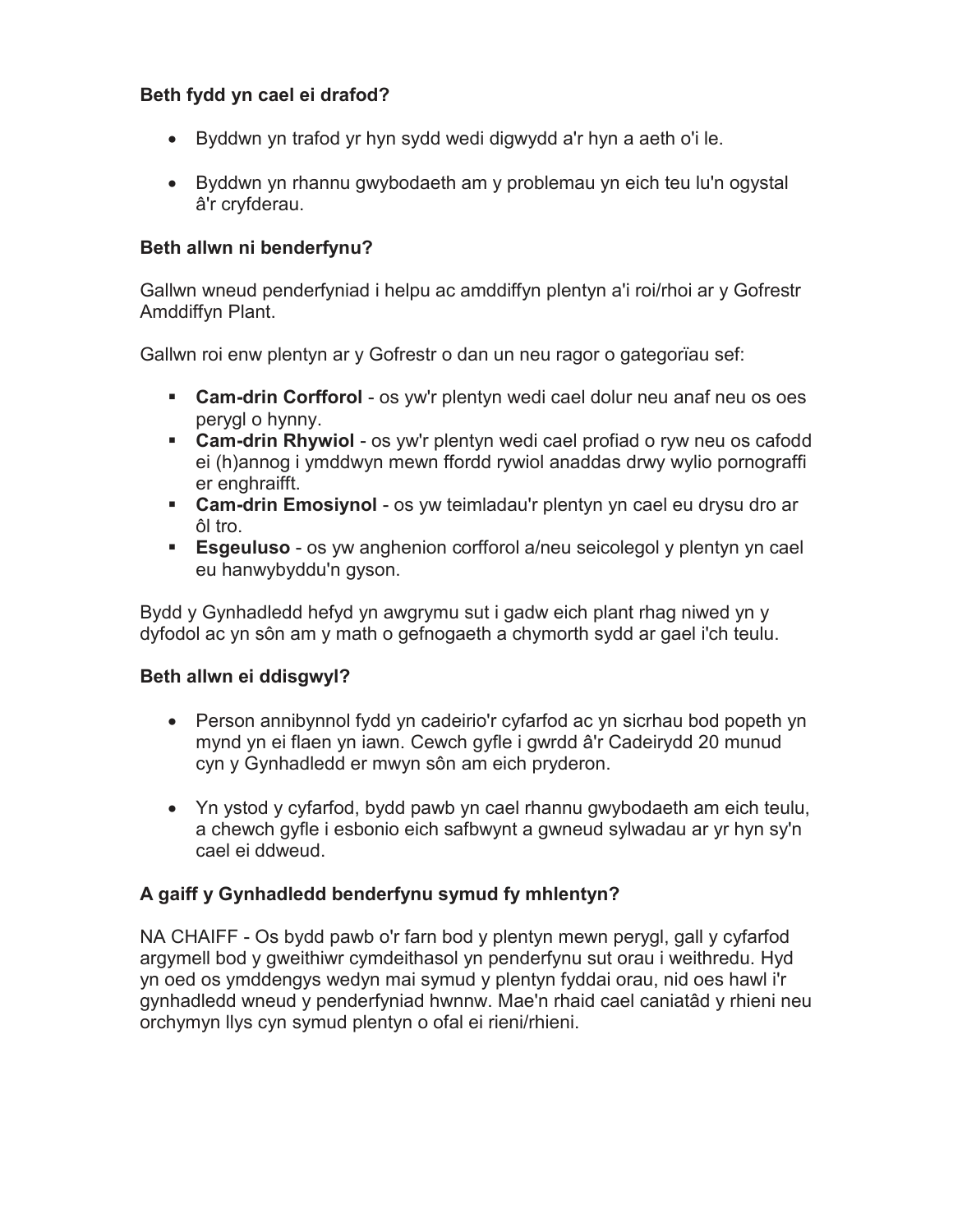# **Pa benderfyniadau y caiff Cynhadledd Amddiffyn Plant eu gwneud?**

Mae'n gallu ychwanegu enw plentyn at y Gofrestr Amddiffyn Plant. Nid oes ganddi awdurdod ar wahân i hynny.

## **Beth yw'r Gofrestr Amddiffyn Plant?**

Rhestr gyfrinachol o blant yn y Fro sydd ym marn y gwasanaethau:

- un ai, wedi cael eu brifo
- neu mewn cryn berygl o gael eu brifo
- ac y mae angen llunio cynllun ffurfiol ar eu cyfer er mwyn eu cadw'n ddiogel. Mae cynlluniau o'r math yma'n cael eu hadnabod fel Cynlluniau Amddiffyn Plant ac wedi'u cytuno â'r plentyn a'r teulu ym mhob achos.

### **Beth allaf ei wneud os byddaf yn anghytuno â phenderfyniad y Gynhadledd?**

Mae trefn arbennig i'w chael os ydych am gyflwyno cwyn yn erbyn y Gynhadledd Amddiffyn Plant.

## **Pwy a gaiff gwyno?**

- Unrhyw riant, gofalwr neu berson sy'n gweithredu fel rhiant.
- Unrhyw blentyn sydd wedi mynychu cynhadledd amddiffyn plant ac yn ôl pob golwg yn deall digon ac yn ddigon hen i leisio cwyn.
- Unrhyw berson sy'n gweithredu ar ran rhiant neu blentyn, a bwrw bod y rhiant neu'r plentyn hwnnw'n gwybod yn union beth sy'n digwydd.

# **Beth alla' i gwyno amdano?**

- Trefn y Gynhadledd
- Canlyniad y Gynhadledd sef penderfyniad i gofrestru plentyn am y tro cyntaf neu gadw plentyn ar y gofrestr a'r categori sydd wedi'i gynnig.
- Penderfyniad i gofrestru plentyn neu dynnu enw plentyn oddi ar y gofrestr.

#### **Ni chewch gyflwyno:**

- Cwynion na honiadau am wasanaethau a gawsoch oddi wrth asiantaethau unigol wrth ddilyn argymhellion y Gynhadledd.
- Cwynion am weithwyr proffesiynol yn y Gynhadledd. Bydd yn rhaid i chi ddefnyddio trefn fewnol yr asiantaeth berthna sol er mwyn gwneud hynny.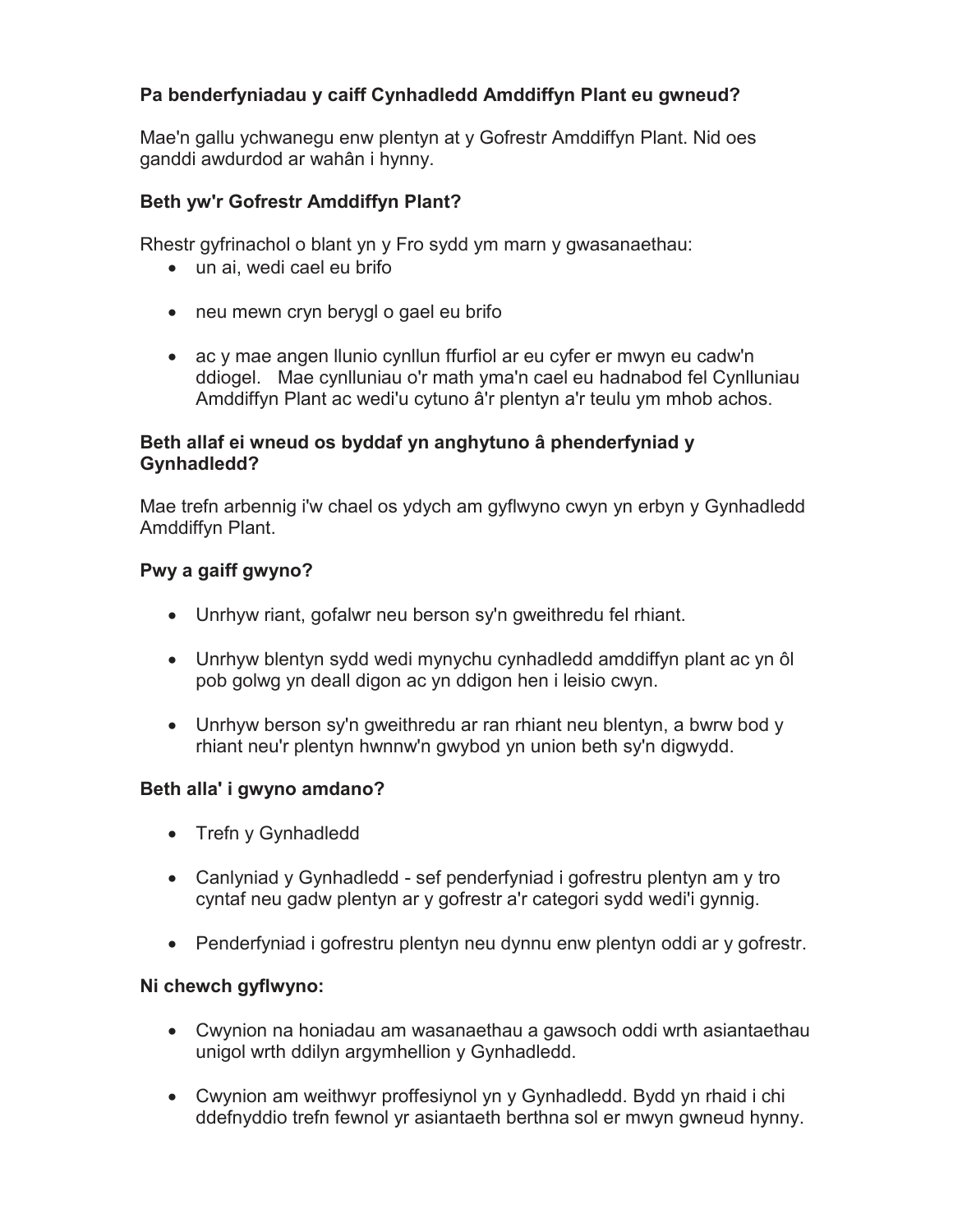Bydd Cadeirydd y Gynhadledd Amddiffyn Plant yn ymdrin ag unrhyw gwynion sy'n ymwneud â chynnwys cofnodion y Gynhadledd.

## **Sut mae mynd ati i gwyno?**

Mae hawl i rieni/gofalwyr a/neu blant (neu'u cynrychiolwyr) gyflwyno cwynion yn erbyn trefn y Gynhadledd. Os ydych am wneud hynny ar lafar, ffoniwch Gadeirydd y Gynhadledd ar 01446 704697. Os yw'n well gennych ysgrifennu eich cwyn, cewch ddefnyddio'r ffurflen amgaeëdig.

Byddem yn ddiolchgar petaech yn cyflwyno eich cwyn cyn gynted ag sy'n bosibl ar ôl y gynhadledd.

Os ydych am drefnu i'r gwasanaeth eiriol annibynnol lleol weithredu ar ran eich plentyn. Cewch fanylion drwy holi.

#### **Diolch o galon.**

#### **Ffurflen Gwynion ar gyfer Cynhadledd Amddiffyn Plant Llythrennau breision**

| Enw                   |  |
|-----------------------|--|
| Cyfeiriad a Rhif ffôn |  |
| Dyddiad y Gynhadledd  |  |
| Enw'r Plentyn         |  |
| Crynodeb o'r gwyn     |  |
| Llofnod               |  |
| <b>Dyddiad</b>        |  |

#### **Anfonwch y ffurflen hon at:**

Y Cadeirydd Annibynnol Tîm Amddiffyn a Pholisi Cyngor Bro Morgannwg Swyddfa'r Dociau Y Barri, CF63 4RT